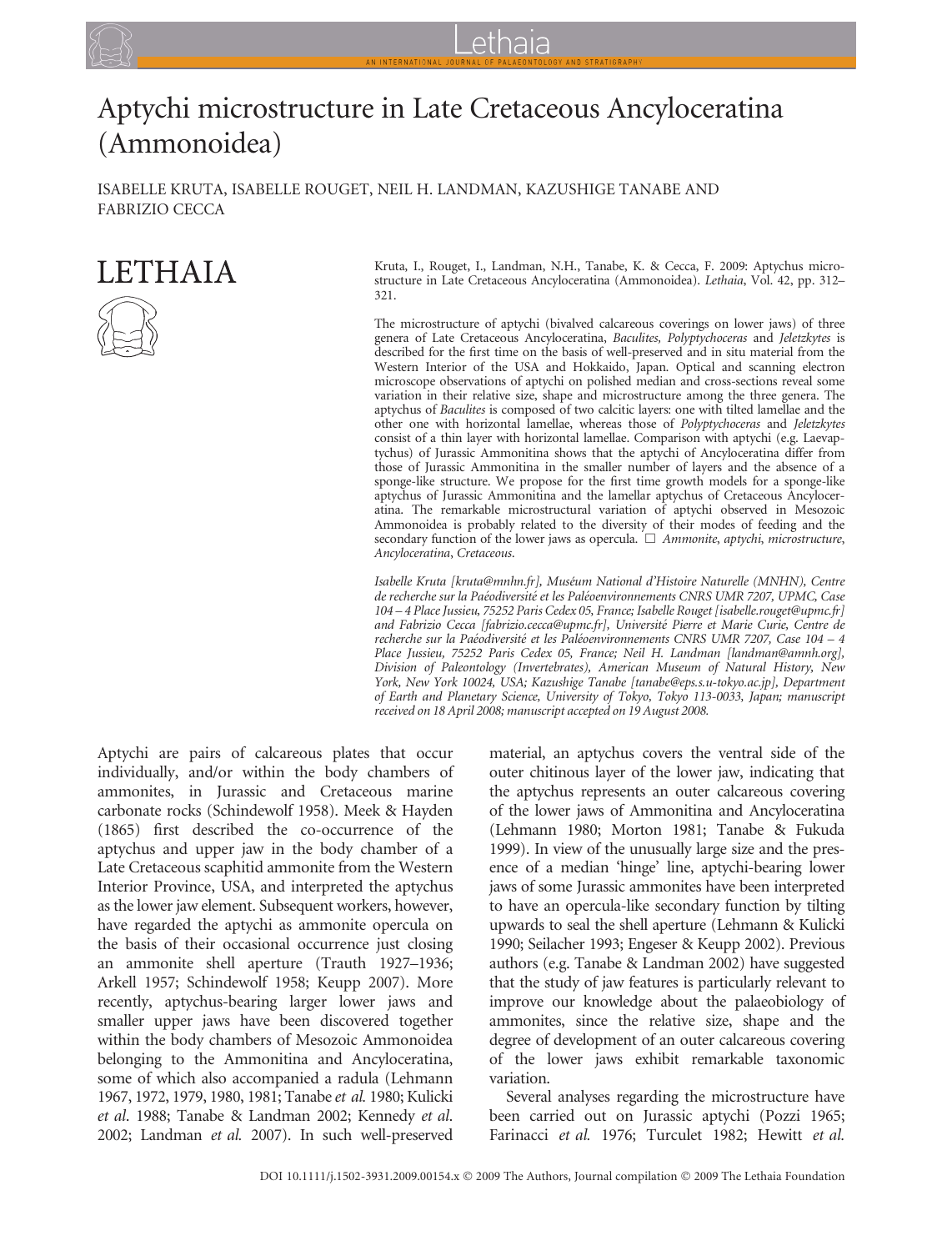1993; Michalik 1996; Kozlova & Arkadieff 2003). Although the study of Landman et al. (2006) showed the calcitic nature of placenticeratid jaws, Cretaceous aptychi are instead still poorly known and their microstructure and mineralogy are virtually unknown to date. Because of the strong relationship with ammonoid palaeobiology, the function of aptychi is still heavily debated and makes the study of their microanatomy necessary. The improved knowledge of the organization of aptychi internal features is the only way to understand their construction process and provide clues for the understanding of their function.

The aim of this paper is to describe the internal microstructure of aptychi of three Late Cretaceous genera of the suborder Ancyloceratina Wiedmann, 1960. In order to evaluate the aptychi structural diversity, the microstructure is compared with the well-known Jurassic Laevaptychus.

## Material and methods

This study is mainly based on Late Cretaceous aptychi and aptychi-bearing lower jaw specimens of Ancyloceratina from the USA and from Japan. They are housed in the Yale Peabody Museum (YPM), Black Hills Museum of Natural History (BHI), Muséum National d'Histoire Naturelle Paris (MNHN), and University Museum, University of Tokyo (UMUT).

The microstructure of the following specimens (Table 1) has been analysed:

- 1. Eleven aptychi valves, found isolated in the sediment, attributed to Baculites sp. (smooth to weak flank ribs), from the lower Campanian Mooreville Chalk, Alabama.
- 2. A single aptychus-bearing lower jaw of Polyptychoceras pseudogaultinum Yokoyama, 1890 found in situ (i.e. inside the body chamber of the shell), from the Campanian Osoushinai Formation, Wakkawenbetsu Creek, Nakagawa Town, northern Hokkaido.
- 3. A single aptychus-bearing lower jaw (both valves) of Jeletzkytes nebrascensis (Owen 1852) found in situ within the body chamber, from the lower Maastrichtian Fox Hills Formation, Ziebach County, South Dakota.



Fig. 1. Schematic drawing of an aptychus (modified from Arkell 1957).

In addition, three valves of Laevaptychus from the upper Kimmeridgian of Cap de la Hève, France (MNHN), were used for comparison of microstructure with Cretaceous aptychi. These occur as loose specimens and are attributed to the Aspidoceratidae (either Aspidoceras or Hybonoticeras, or Physodoceras) of the Ammonitina (Arkell 1957; Schindewolf 1958). The terminology used to describe the external morphology (Fig. 1) is the one proposed by Trauth (1927–1931) and Arkell (1957). We employ the terms inner side, outer side, anterior and posterior to refer to the jaws as they were oriented in life.

The different forms of aptychi have been treated as parataxa with generic names and binomial nomenclatures. However, we do not support paratoxanomical nomenclature and, in agreement with Engeser & Keupp (2002), the terms proposed by Trauth for aptychi of Baculites (Rugaptychus), Scaphitidae (Synaptychus) and Aspidoceratidae (Laevaptychus) are only used in an informal way and will therefore not appear in italics.

In the description of the microstructure we use the term lamella for the calcitic sheets deposited and the term layer as a sum of lamellae having the same orientation and nature.

For microstructural observation, all aptychi specimens were cut in parallel or perpendicular to the median hinge line and polished with a graded series of carborundum and cerium oxide.

The sectioned surface was etched with 5% acetic acid solution for 10–30 s (depending on the specimen), and the wall microstructure was observed by a tabletop Hitachi TM 1000 scanning electron microscope

Table 1. Repositories and numbers of the sectioned specimens under study

| Taxon                                    | Repository                              | Number of specimen        |
|------------------------------------------|-----------------------------------------|---------------------------|
| Jeletzkytes nebrascensis                 | Peabody Museum of Natural History, Yale | <b>YPM 23223</b>          |
| <i>Baculites sp.</i>                     | Black Hills Museum of Natural History   | BHI 5801-5811             |
| Polyptychoceras pseudogaltinum           | University Museum, University of Tokyo  | <b>UMUT MM 29548</b>      |
| Aspidoceras, Hybonoticeras, Physodoceras | Muséum National d'Histoire Naturelle    | <b>MNHN A27275-A27277</b> |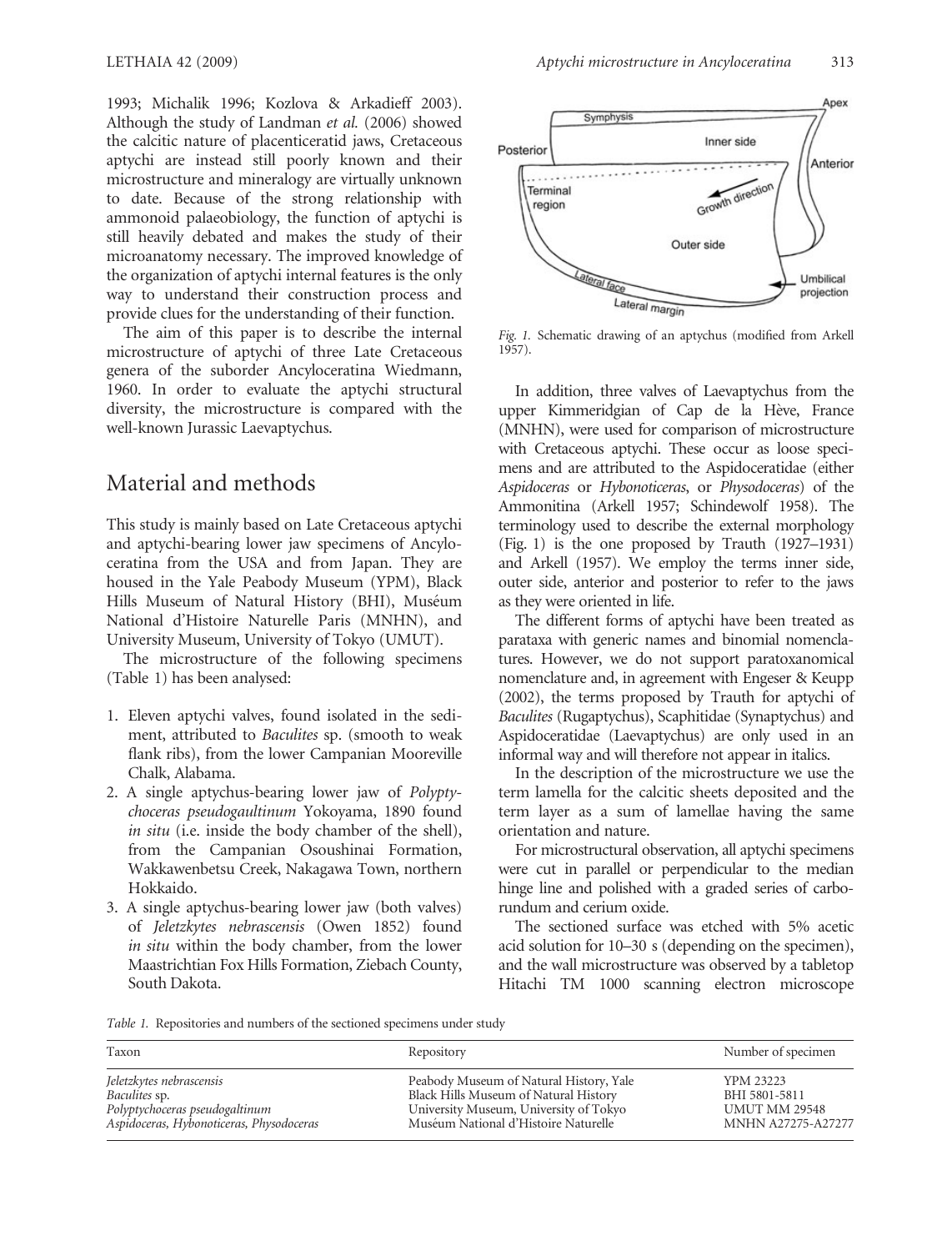(SEM) at the Laboratoire de Micropaléontologie (University Paris VI, CNRS UMR 7207) without coating. Also, the amounts of major and trace elements (Ca, Fe, Sr, Zn, S, P, Al, Si, Mn, Mg) in the aptychi and surrounding sediments were determined by electron probe micro-X ray analysis (EPMA) to investigate potential differences of the chemical compositions of the layers, but also to evaluate the degree of diagenetic alteration.

The shells of Cretaceous ammonites (Polyptychoceras and Jeletzkytes) with preserved aptychi still bear a nacreous layer. The preservation of the co-occurring aptychi is also good and allowed examination of their microstructure. The aptychi of Baculites sp. were found isolated in chalky sediment, but the comparison with the *in situ* aptychi clearly indicates their assignment to Baculites sp. (smooth and weak flank ribs) (Landman et al. 2007).

# Mineralogy and microstructure

### Aptychi of Baculites sp.

External morphology. – The two valves of this aptychus have a semilunate shape with sharp ribs (called rugae) on the external side (Fig. 2A). The ribs follow the lateral margin of the aptychus and bend to the symphysis forming a right angle. The symphysis is bordered by a thin flange. As in all forms of aptychi, the inner side of the valve shows co-marginal lirae



Fig. 2. Pictures of an aptychus of Baculites sp. (smooth and weak flank ribs). A. The outer side. B. The inner side. Specimen (BHI 5153) from Mooreville Chalk, Dallas and Green counties, Alabama. Symbols: (\*) rugae; arrow, lirae.

traditionally interpreted as growth lines (Fig. 2B). The average length of those aptychi is around 27 mm and the average width is around 12 mm. The thickness of the aptychus in cross-section ranges from  $600 \mu m$ between the rugae to 1 mm on the top of a ruga.

Microstructure and chemical composition. – This aptychus is mainly made of two layers of calcite in crosssection (Fig. 3A). The thicker inner layer (R1) is formed by several calcitic lamellae that are inclined at approximately 30 degrees towards the inner side of the aptychus (Fig. 3A, C). The thinner second layer, here described as an outer layer (R2), forms the rugae. The R1 layer forms 80% of the total thickness of the aptychus. The lamellae that form this layer are visible on the inner side of the aptychus and form the growth lines (Fig. 3B). This layer is made of overlapping calcitic lamellae that are  $10 \mu m$  thick. The R2 layer is made of thin (around  $3 \mu m$ ) calcitic lamellae that are arranged parallel to the outer side of the valve. This layer is discontinuous and disappears on the top of the rugae (Fig. 3D).

The result of EPMA (Table 2) shows that all the aptychi specimens conserved components (Sr and Mg) linked to the biomineralization process (Crick et al. 1987; Mann 1992). The Sr is scarce in the sediment compared to the aptychus. The R1 layer differs from the R2 layer by smaller amounts of  $SrO$ ,  $SO<sub>2</sub>$  and MgO.

#### Aptychus of Jeletzkytes nebrascensis

The aptychus of Jeletzkytes nebrascensis is morphotypically identified as Synaptychus Fischer, 1882  $($  = Striaptychus Trauth 1927), a noun that gathers all aptychi found in the body chamber of Scaphitidae (Fig. 4A). The external morphology of the studied specimen was described by Landman & Waage (1993).

External morphology. – Although this type of lower jaws occurs abundantly in the US Western Interior outcrops (e.g. north central South Dakota), only the inner chitinous layer is usually preserved. The reasons why the calcitic layer is usually absent (Landman & Waage 1993) is still unclear; Landman et al. (2006) suggest that the microenvironment created within the buccal mass, and the thickness of the aptychus (thinner than the ammonite's aragonitic shell) could be factors able to promote local dissolution. The rarity of preservation of the calcitic part is the reason why the examination of the microstructure of the aptychus has only been done on one specimen of Scaphitidae, Jeletzkytes nebrascensis (Owen 1852). Only the outer side of the two valves in connection is visible. Weak rounded ribs can be observed on the outer side of the aptychus.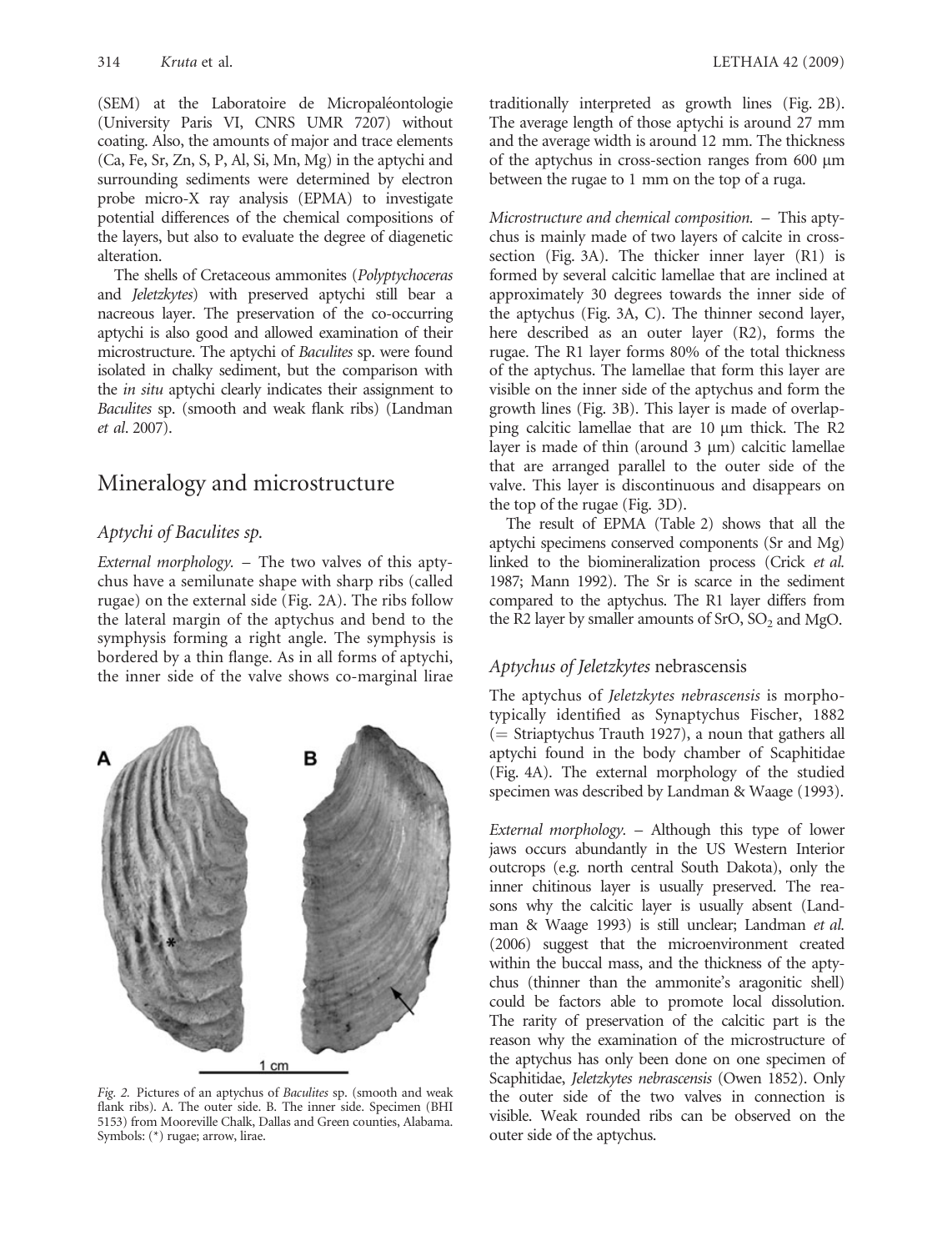

Fig. 3. Scanning electron microscope pictures. A. Overview of the cross-section of a Baculites sp. (smooth and weak flank ribs) aptychus showing the main lamellar layer  $(R1)$  and the outer layer  $(R2)$ . The dotted line underlines the border of the two layers. B. View of the inner side of the aptychus showing the calcitic increments of the main lamellar layer. C. Cross-section showing the inclination of the lamellae forming the main lamellar layer. D. Close up of the cross-section of a ruga showing the upper lammelar layer (R2). The dotted line indicates the border of the two layers.

Table 2. Averages of compound concentrations obtained by an electron probe micro-X ray analysis

|                                            | Number of<br>measures | MgO   | MnO   | SiO <sub>2</sub> | $P_2O_5$ | SO <sub>2</sub> | ZnO      | CaO    | FeO   | SrO   | $Al_2O_3$ |
|--------------------------------------------|-----------------------|-------|-------|------------------|----------|-----------------|----------|--------|-------|-------|-----------|
| Polyptychoceras aptychus                   |                       | 0.643 | 0.202 | 0.062            | 14.376   | 0.335           | 0.069    | 50.828 | 0.509 | 0.14  |           |
| Polyptychoceras sediment                   |                       | 0.052 | 0.056 | 0.51             | 7.551    | 0.026           | $\Omega$ | 12.519 | 0.251 | 0.063 |           |
| <i>Baculites</i> aptychus outer layer (R2) | 5                     | 0.342 | 0.027 | 0.011            | 0.045    | 0.056           | 0.034    | 57.576 | 0.326 | 0.108 | $\Omega$  |
| Baculites aptychus inner layer (R1)        | 4                     | 0.727 | 0.023 | 0.018            | 0.118    | 0.211           | 0.039    | 59.678 | 0.116 | 0.291 | 0.013     |
| <i>Baculites</i> sediment                  |                       | 0.733 | 0.009 | 21.066           | 0.408    | 0.052           | 0.007    | 23.565 | 1.734 | 0.071 | 7.983     |
| Jeletzkytes Black Layer                    |                       | 2.007 | 2.612 | 0.734            | 0.44     | 0.364           | $\Omega$ | 40.85  | 1.458 | 0.097 | 0.044     |
| <i>Jeletzkytes</i> aptychus                |                       | 0.423 | 0.075 | 0.035            | 0.145    | 0.207           | $\Omega$ | 58.949 | 0.055 | 0.201 | 0.028     |
| Jeletzkytes sediment                       |                       | 3.337 | l.456 | 44.356           | 0.231    | 0.394           | 0.038    | 4.95   | 4.205 |       | 19.6      |

In cross-section (Fig. 4B), the thickness of the aptychus seems to be quite constant all along the symphysis (around 500  $\mu$ m) and then increases gradually towards the lateral faces (around 1 mm) and finally becomes thinner on the lateral margin (Fig. 4C). The symphysis is bordered by a flange. A black layer found on the inner side of the valve was described by Landman & Waage (1993) as a chitinous layer attached to the aptychus. This black layer bends back towards the lateral margins of the aptychus (Fig. 4D). It seems therefore that a part of the chitin forming the lower jaw originally covered the lateral margins of the aptychi.

Microstructure. – The calcitic layer forming the aptychus is readily observable under the stereomicroscope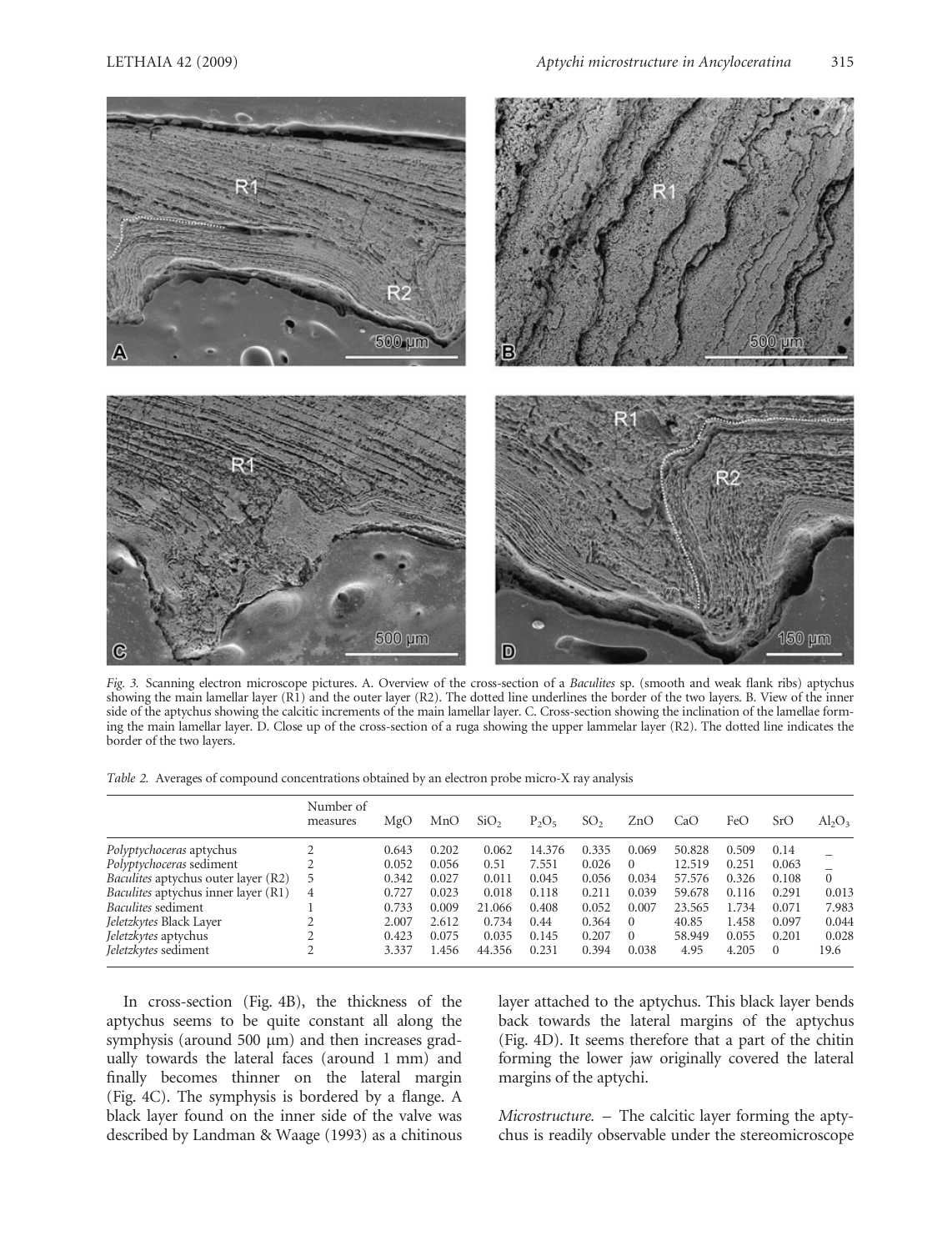

Fig. 4. A. View of the outer surface of the lower jaw of the related scaphitid ammonite Jeletzkytes spedeni (YPM 23220), modified from Landman & Waage 1993. B. Cross-section of the specimen (YPM 23223) showing the two valves of the aptychus. C. Cross-section of the rectangular area in Figure 4B showing the calcite layer (CL) forming the aptychus and the black layer (BL). The specimen is surrounded by the sediment (S). D. Scanning electron microscope picture, close up of the squared area in Figure 4C. The black layer (BL) forms a hook that contains the margins of the calcitic layer of the aptychus (CL). The specimen is surrounded by sediment (S). E. Cross-section of the calcitic layer (CL). The section of a rounded rib is visible; the lamellae are parallel to the inner side of the aptychus. The top of the image coincides with the top (outer side) of the aptychus. The outer side is covered with sediment (S).

but is very difficult to observe under the SEM. This is probably due to diagenetic problems and to the etching. The layer is made of overlapping calcitic lamellae. The lamellae are parallel to the outer side of the aptychus and follow the bending of the lateral margin (Fig. 4E). The lamellae are

approximately 7 µm thick. Differentiations in several layers were not observed. The ribs of the aptychus show an irregular shape in cross-section. Those ribs are formed by the overlapping of calcitic lamellae parallel to the outer side of the aptychus (Fig. 4E).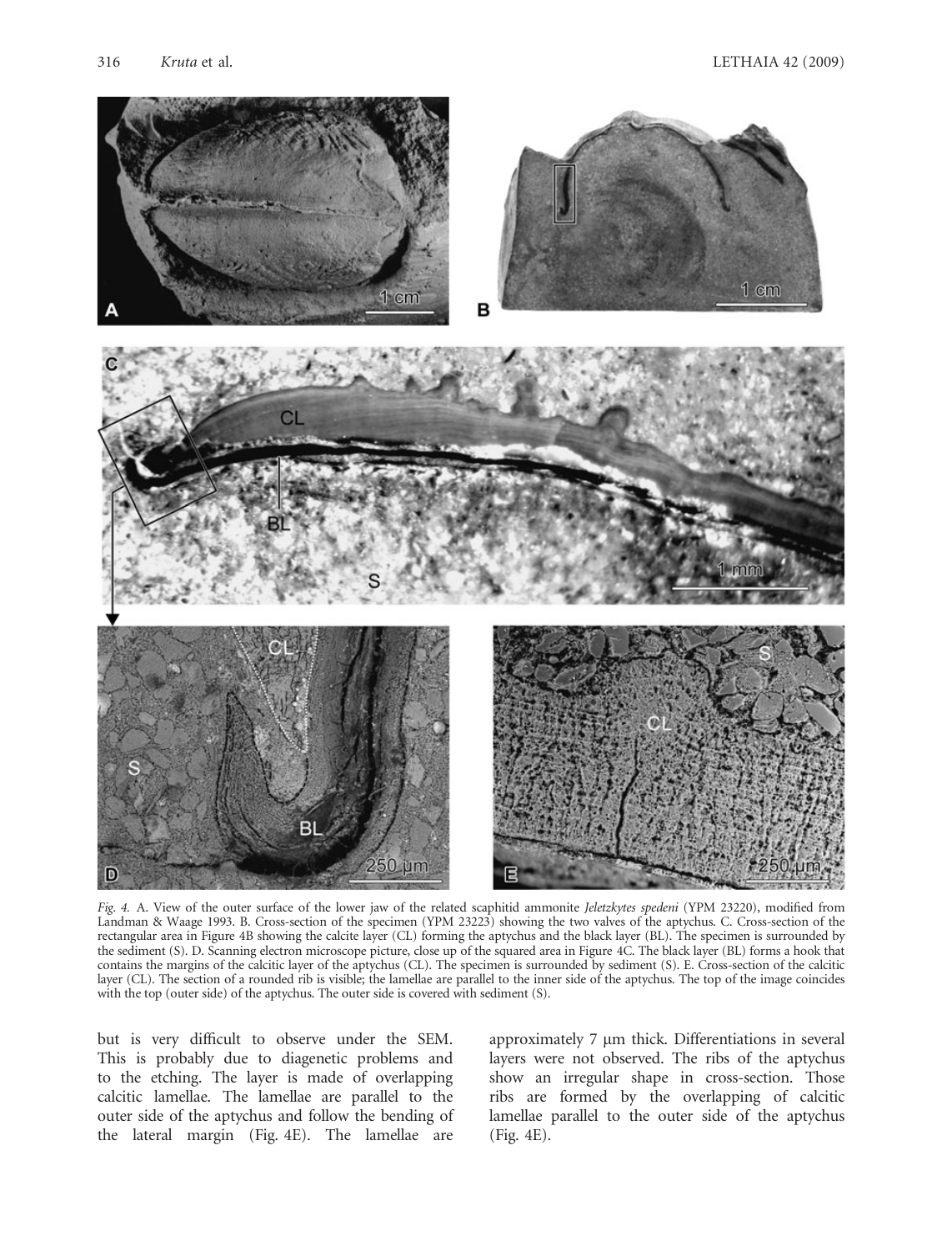#### Aptychus of Polyptychoceras pseudogaultinum

The aptychus of Polyptychoceras was first described by Nagao (1931a,b) as an operculum, and no parataxonomic name has been yet proposed for it. The structure was re-examined by Tanabe & Landman (2002) and interpreted as the outer calcareous covering of the lower jaw, because the black chitinous lamella of the lower jaw is covered by the aptychus, and furthermore, it was found together with the upper jaw within the body chamber.

External morphology. – Only one of the two valves (right valve) of the in situ specimen (Fig. 5A) is preserved in the present specimen, so that only the inner mould and the inner side of the valve could be studied (Fig. 5B, C). The growth lines present on the internal mould are imprints of the inner side of the aptychus (Fig. 5C). The aptychus is small; 10.29 mm long and 8.40 mm wide. The valve of the aptychus is curved, and horseshoe-shaped in cross-section. The convexity of this aptychus is twice that in the other aptychi observed. The symphysis could not be observed.

Microstructure. – The aptychus consists of a single thin calcite layer, ca. 30  $\mu$ m in maximum thickness (Fig. 5D). It is made of very thin calcitic lamellae,  $1 \mu m$ thick. The lamellae are overlapping and are parallel to the inner side of the valve. Longitudinal sections show the increasing thickness of the aptychus from the anterior part of the aptychus (apex) to the posterior part (lateral margins). Near the apex, during the initial stage of growth, the thickness of the aptychus is  $9 \mu m$ , then 15  $\mu$ m, 18  $\mu$ m, and finally 30  $\mu$ m in proximity of the lateral margin. The variation of thickness exactly follows the growth of the aptychus. The morphology of the layers suggests a lack of ornamentation on the outer side of the aptychus.

The Polyptychoceras pseudogaultinum aptychus shows a significant amount of  $P_2O_5$ , probably linked to diagenesis.

## Comparison with the aptychi microstructure of Jurassic ammonites

The Late Jurassic aptychi of the Aspidoceratidae (Laevaptychus of Trauth 1931) used for comparison, (60 mm length to 40 mm width, and 8 mm thick), are smooth on the outer side, with numerous small punctuations (Fig. 6A), while concentric growth lines are present on the inner side (Fig. 6A). The shape presents an umbilical projection. All of the aptychi



Fig. 5. A. Overview of the shell of Polyptychoceras pseudogaultinum. The aptychus is indicated by the arrow. B. The arrow  $\check{C}$  points to the inner mould. B. Cross-section of the shell showing the aptychus (dark area). C. Cross-section of the shell showing the inner mould. The co-marginal lirae are present on the dark area. D. Cross-section of the calcitic layer (CL) of the aptychus. The inner side is on the left and the outer side is on the right, covered by the sediment (S). (LM) is the lateral margin, (Ap) is the apex.

consist of two layers with different microstructure, i.e. a basal lamellar layer (L1) and an upper 'honeycomb like' tubular layer (L2) (Fig. 6B, C). The basal layer, approximately 100 µm thick, is observable on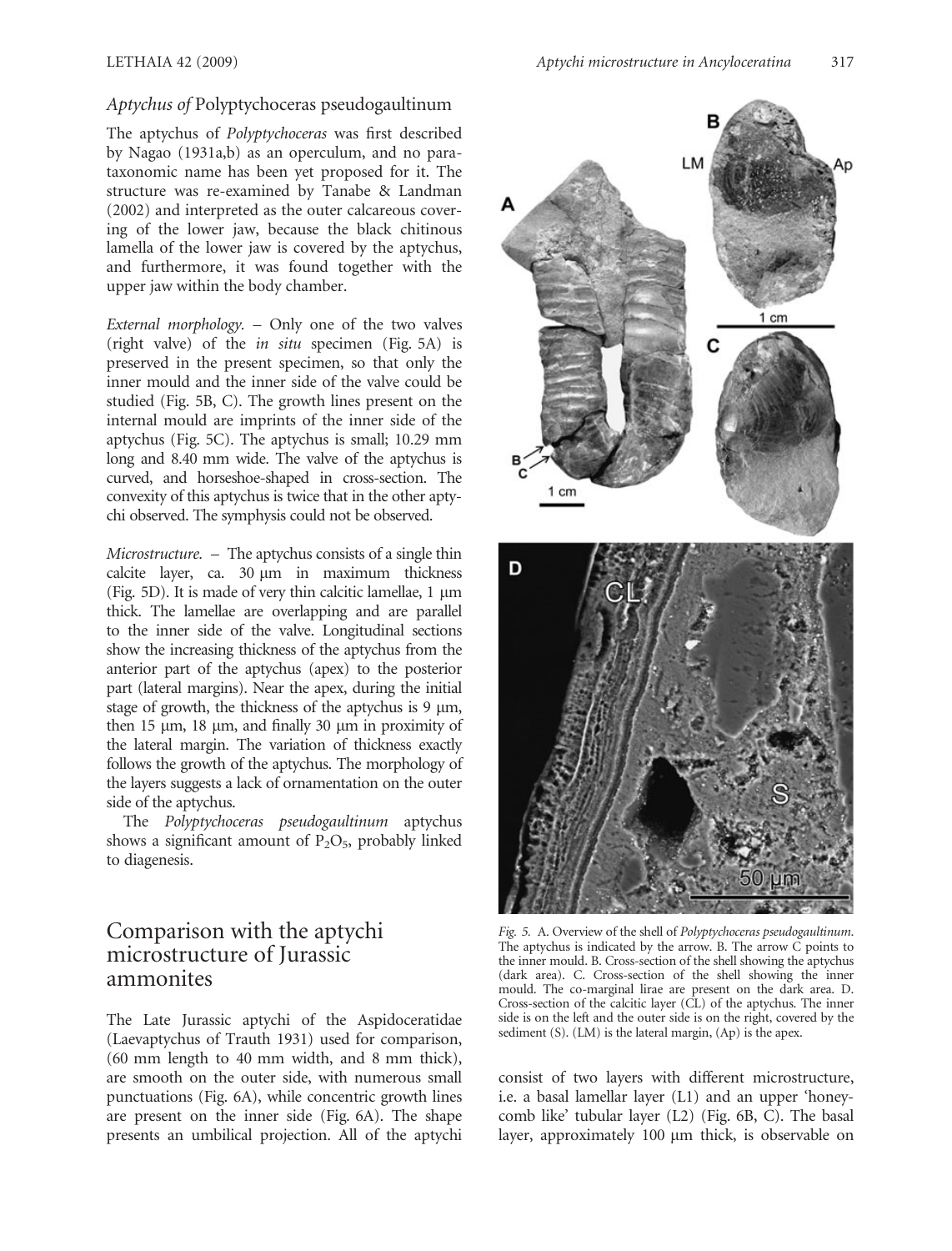

Fig. 6. A. Picture of the outer side (left) and the inner side (right) of a Laevaptychus (MNHN A27278). The calcitic layer observable on the inner side is the basal layer (L1). B. Cross-section of Laevaptychus showing the tubular layer L2 (MNHN A27278). C. Overview of the Laevaptychus (MNHN A27278) cross-section. The tubes are sectioned. The dotted rectangle indicates a section of tube between two growth lines.

the convex side of the aptychus and forms the comarginal lirae that are visible on the inner side of the aptychus and were interpreted as growth lines. This layer is described by Farinacci et al. (1976) as a succession of thin laminae inclined and overlapping each other. The tubular layer is the thickest (ca. 95% of the thickness), and as the name suggests, is composed of calcitic

tubes (Fig. 6B) in rounded section (each  $\sim$ 30  $\mu$ m diameter) that are made by a succession of very thin layers of calcite. In cross section the bases of the tubes are inclined at  $30^{\circ}$  with the inside of the aptychus; toward the outside the tubes become straightened. The tubular layer is present in different forms of various aptychi of the Ammonitina (Farinacci et al. 1976).

Previous workers (Schindewolf 1958; Farinacci et al. 1976; Hewitt et al. 1993) reported that in addition to L1 and L2 layers, an upper lamellar layer is present in Laevaptychi, but this layer could not be confirmed in our specimens.

## Growth models

In the literature the growth of aptychi is mostly unstudied or reduced to the counting of the lirae formed by the basal layer on the inner side of the aptychus (Hewitt et al. 1993). The complex microstructure, on the contrary, allows proposing growth models. The growth hypothetically occurs by the secretion of calcitc layers from an external tissue (Seilacher 1993; Tanabe & Fukuda 1999) located on the margin of the aptychus, as in the case of the outer calcareous covering on modern Nautilus jaws (Tanabe & Fukuda 1987). Meanwhile, as in the case of modern cephalopods, the main chitinous lower jaw lamella of ammonoids was formed from the inside by chitinsecreting cells (called the beccublasts by Dilley & Nixon 1976) that were connected with the jaw muscle with the buccal mass (Dilley & Nixon 1976; Tanabe & Fukuda 1987). The co-marginal lirae point to a growth direction running from the apex to the external margin of the aptychus.

Baculites sp. aptychus. – The growth of this aptychus seems to occur in three steps (Fig. 7). The first step is initiated by deposition of the main layer, R1 (Fig. 7A). The peculiar direction of the deposit (tilted lamellae) implies secretion over a broad surface area. The second step is the deposition of curved calcitic lamellae on the outer side of the aptychus (Fig. 7B). The configuration of the deposit is the only difference with the first step, indicating that this is part of the same main layer. The bending of the lamellae forms the beginning of the formation of the ruga. The last step of growth is ended by deposition of the upper layer (R2) (Fig. 7C).

There are two hypotheses for the production of the calcite at this stage of the growth: either two different tissues generate the two layers of calcite, or the same tissue creates the two layers (R1 and R2). In the first case the deposition of the upper layer would occur at the same time as that of the principal layer. In the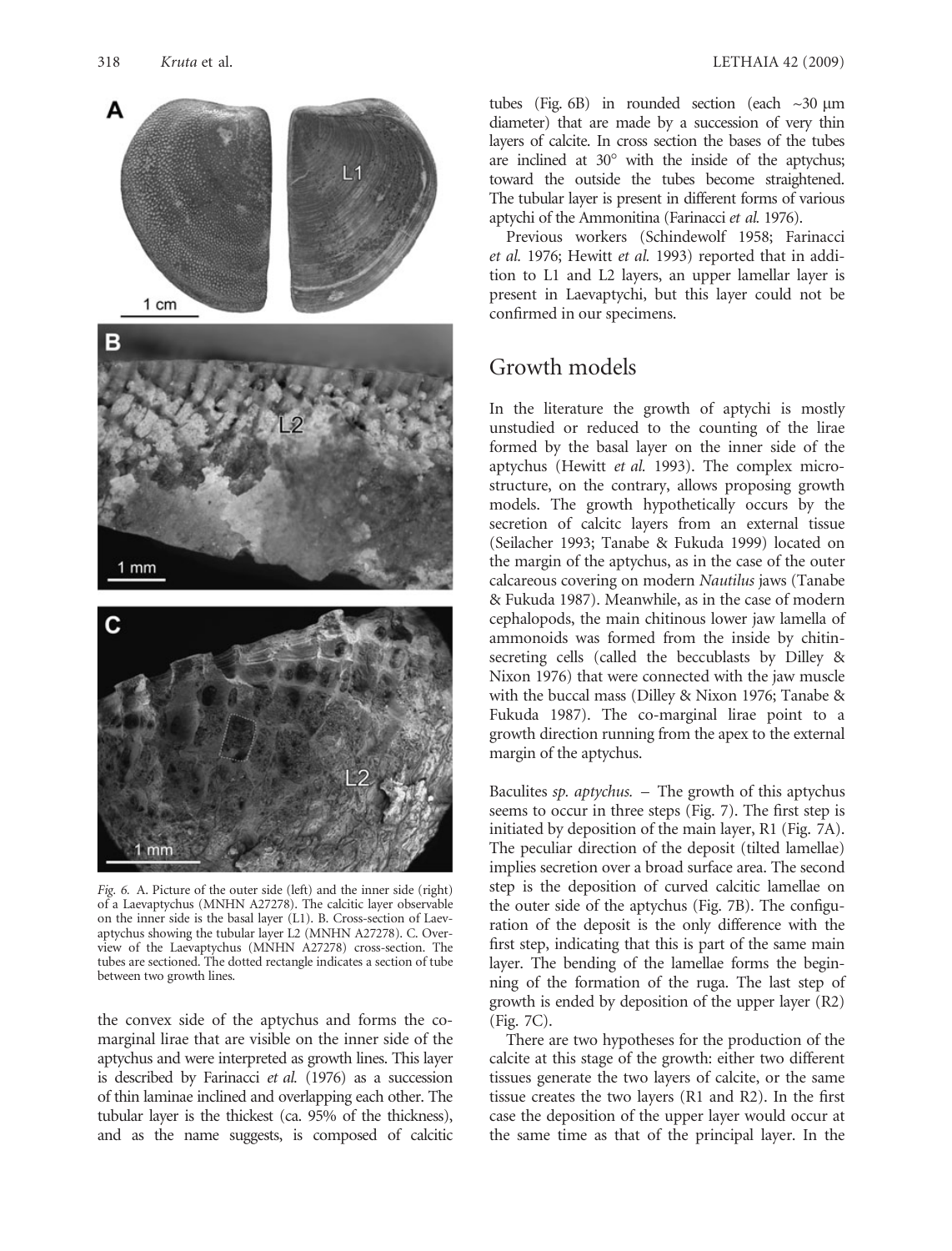

Fig. 7. Schematic growth of Baculites sp. aptychus. Cross-section, the inner side of the aptychus is on the top of the figure. A. Deposit of the tilted lamellae of the main layer (R1) from the apex (right) to the margins (left). B. The deposit of new lamellae of calcite (dotted line). The outer lamellae bend back forming the beginning of a ruga. C. Deposit of the lamellae forming the outer layer (R2) (dashed line).

second case we would have to imagine that the tissue, at the end of the second step would move forward in order to cover the calcitic lamellae of the main layer (R1) and to form the upper layer (R2).

Polyptychoceras pseudogaultinum and Jeletzkytes nebrascensis aptychi. – The growth of these aptychi occurs by the secretion of lamellae parallel to the inner side of the aptychus. Each calcitic increment is very elongate; therefore, the epithelium secreting those lamellae must have covered a broad area of the underlying outer chitinous lamella of the lower jaw.

The growth of Laevaptychus. – Our observations point to a major difference with the results by Farinacci et al. (1976). These authors distinguished three layers, whereas we have observed only two layers. The growth model proposed hereby is based on the results of our observations. The growth increments are defined by the course of the growth lines (Figs 6C, 8). This aptychus grows in two directions: horizontal and vertical. In the horizontal plane both length and width of the aptychus valve were enlarged, thus increasing its surface. Growth occurs from the apex to the lateral margins, and results in the production of new calcitic tubes on the margins of the aptychus and in the new production of basal lamellae (Fig. 8). The vertical direction concerns the thickness of the aptychus. It results in the addition of new layers of calcite on the tubes that were formerly produced (Fig. 8B). The identification of a third layer by Farinacci et al. (1976) and others is probably due to this peculiar growth,



Fig. 8. Schematic cross-section through the posterior margin of a Laevaptychus showing the steps of growth. The steps of growth A, B, C have been based on the observation of the growth lines (GL). A. Cross-section, on the right the symphysis, on the left the lateral margins, on the top the outer side of the aptychus and on the bottom the inner side. The aptychus is made of a tubular layer  $(L2)$  and a lamellar layer  $(L1)$ . B. When the aptychus grows new tubular layers (L2) are formed (dark-grey area). Also new lamellae of the lamellar layer (L1) are secreted. C. The accretion of the tubes is not homogenous; a reduced amount of calcite is deposited on the outer side of the aptychus than on the margins. This part is therefore thinner and forms what was interpreted by Farinacci et al. (1976) as the upper layer.

since the sections of the tubes added during the growth (vertical direction) are getting thinner towards the outer side of the aptychus (Fig. 8B, C).

### Discussion

Most previous authors (Schindewolf 1958; Farinacci et al. 1976; Michalik 1996; Kozlova & Arkadieff 2003) recognized three layers in the aptychi of Jurassic and Cretaceous Ammonitina; i.e. a very thin inner layer, a thin prismatic layer and a lamellar outer layer. This organization of the microstructure is usually extended to all the different 'genera' of aptychi (Kozlova & Arkadieff 2003). On the contrary, we show that there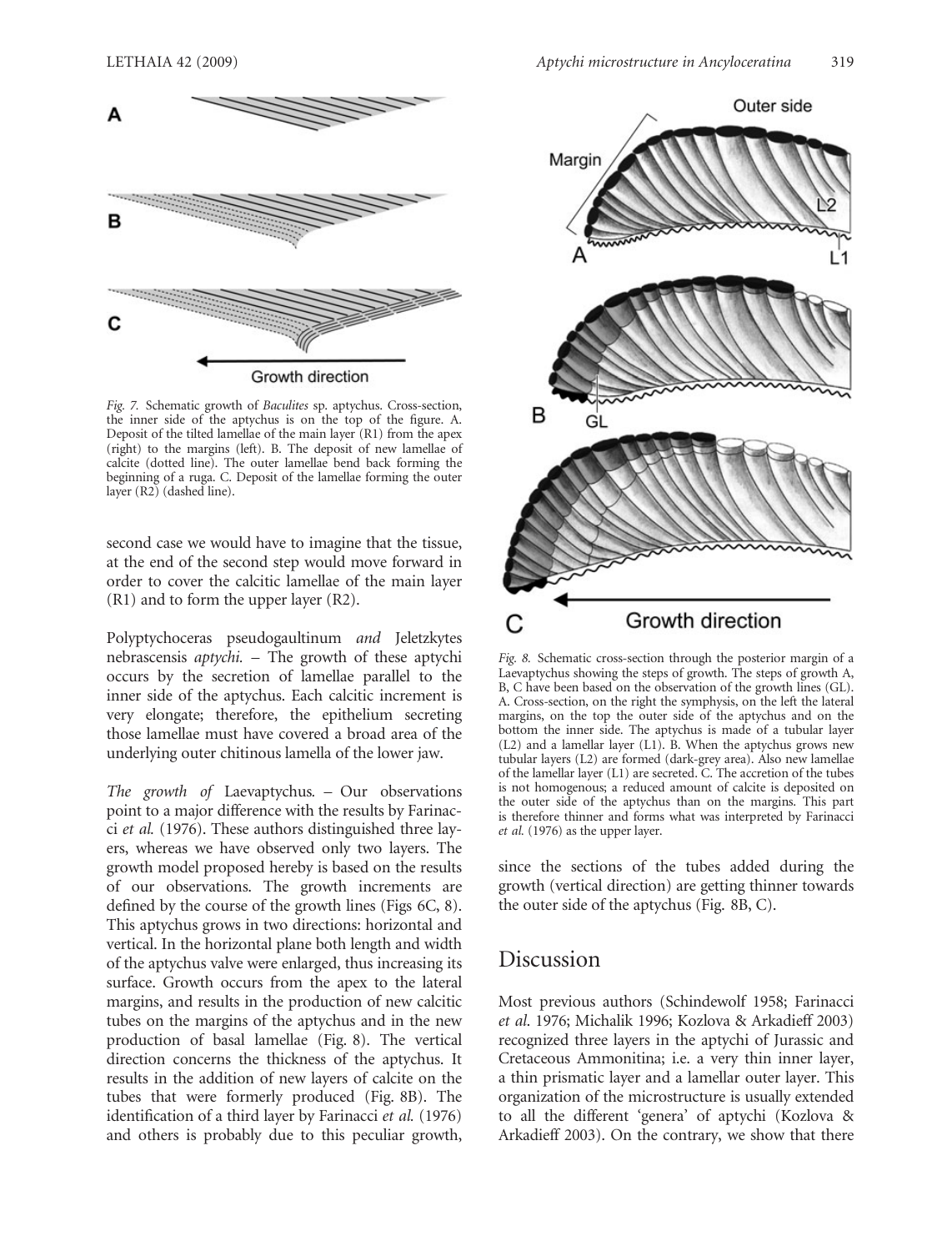is an important variation in both the number of layers and the microstructure of calcite layers.

Our data demonstrate that there are differences between the aptychi of the Jurassic Ammonitina and the Cretaceous Ancyloceratina. These variations concern the thickness and the microstructure. The latter are thinner than the former, and do not develop a tubular layer, typically observed in Late Jurassic Laevaptychus, and instead only show lamellar deposition.

Taxonomic variation in the aptychi microstructure can also be observed among the Cretaceous Ancyloceratina. The aptychus of Baculites sp. is composed of several (two) layers while those of Jeletzkytes and Polyptychoceras consist only of one layer. The organization of the aptychi of the latter two genera is simpler than that in the Jurassic Ammonitina. Whether this feature reflects an evolutionary trend of Ancyloceratina towards the reduction of both thickness and microstructure complexity, or an adaptation for peculiar feeding habits remains an open question. As the variation in the microstructure is linked to a growth variation, three distinct growth models have been proposed.

The structure of aptychi is a direct product of the secretory activity of an epithelium which covered these hard skeletal elements of the ammonite buccal mass (Michalik 1996; Tanabe & Fukuda 1999). Therefore differences in the growth model also indicate a differentiation in the organization of the epithelium that secreted the aptychus. The differentiation in the development and the differences in the microstructure probably reflect important differences in mode of life, feeding and digesting habits between animals bearing different morphogenera of aptychi.

The complexity of these structures points to the need for further studies on aptychi. Deepening our knowledge on Jurassic Ammonitina and Cretaceous Ammonitina and Ancyloceratina could help us to understand better their radiation and their relationships. For example, on the basis of morphogenera, Farinacci et al. (1976) suggested that the sponge-like structure arises from lamellar aptychi in the Middle Jurassic and have an explosive development until the Early Cretaceous. Whether this explosion is associated to peculiar environmental parameters or is linked to feeding habits or phyletic radiation is still unknown. The use of aptychi in phylogeny has already been proposed by Engeser & Keupp (2002) but aptychi and taxa must be related without ambiguity. Therefore, phylogenetic studies must be done only on aptychi found inside the body chamber of the ammonite.

Acknowledgements. – We thank Dr Akinori Takahashi (Waseda University) who kindly provided the jaw specimen of Polyptychoceras pseudogaultinum. We also thank Neal Larson (Black Hills Museum of Natural History), Susan Butts and Copeland MacClintock (Peabody Museum of Natural History, Yale), and Jean-Michel Pacaud (Muséum National d'Histoire Naturelle) for kindly providing the material studied in this work, and Cyprian Kulicki for useful suggestions. This paper would not have seen the light of day without the photos realized by Claude Abrial and Alexandre Lethiers (CNRS UMR 5143 and UPMC, Paris VI). We would like to thank Christian Klug and an anonymous referee for constructive criticism of the manuscript.

#### References

- Arkell, W.J. 1957: Mesozoic Ammonoidea. In Moore R.C. (ed.): Treatise on Invertebrate Paleontology L, Mollusca 4, L437. Geological Society of America, Boulder, Colorado, and University Kansas Press, Lawrence, Kansas.
- Crick, R.E., Mann, K.O. & Chamberlain, J.A. 1987: Skeletal chemistry of Nautilus and its taxonomic significance. Biochemical Systematics and Ecology 15, 461–474.
- Dilley, P.N. & Nixon, M. 1976: The cells that secrete the beaks in octopods and squids (Mollusca, Cephalopoda). Cell and Tissue Research 167, 229–241.
- Engeser, T. & Keupp, H. 2002: Phylogeny of aptychi-possessing Neoammonoidea (Aptychophora nov., Cephalopoda). Lethaia 24, 79–96.
- Farinacci, A., Mariotti, N., Matteucci, R., Nicosia, U. & Pallini, G. 1976: Structural features of some Jurassic and early Cretaceous aptychi. Bollettino della Società Paleontologica italiana 15, 111-143.
- Fischer, P. 1880-1887: Manuel de conchyliologie et de paléontologie conchyliologique. 11 fascicles, 1369 pp. Libraire F. Savy, Paris.
- Hewitt, R.A., Westermann, G.E.G. & Checa, A. 1993: Growth rates of ammonites estimated from Aptychi. Geobios, Mémoire Special 15, 203–208.
- Kennedy, W.J., Landman, N.H., Cobban, W.A. & Larson, N.L. 2002: Jaws and radulae in Rhaeboceras, a Late Cretaceous ammonite. In Summesberger, H., Histon, K. & Daurer A. (eds): Cephalopods Present and Past. Abhandlungen der Geologischen Bundesanstalt, Band 57, 394–399. Wien.
- Keupp, H. 2007: Complete ammonoid jaw apparatuses from the Solnhofen plattenkalks; implications for aptychi function and microphage feeding of ammonoids. Neues Jahrbuch für Mineralogie, Geologie und Paläontologie, Abhandlungen 245, 93–101.
- Kozlova, N.V. & Arkadieff, V.V. 2003: Tithonian-Lower Cretaceous Aptychi (Ammonoidea) from Mountainous Crimea. Paleontological Journal 37, 371–381.
- Kulicki, C., Doguzhaeva, L.A. & Kabanov, G.K. 1988: Nautiluslike jaw elements of a juvenile ammonite. In Wiedmann, J. & Kullmann, J. (eds): Cephalopods Present and Past, 679–686. Schweizerbart'sche Verlagsbuchhandlung, Stuttgart, Germany.
- Landman, N.H. & Waage, K.M. 1993: Scaphitid ammonites of the Upper Cretaceous (Maastrichtian) Fox Hills Formation in South Dakota and Wyoming. Bulletin of the American Museum of Natural History 215, 1–257.
- Landman, N.H., Larson, N.L. & Cobban, W.A. 2007: Jaws and radula of baculites from the Upper Cretaceous (Campanian) of North America. In Landman, N., Davis, R. & Mapes, R. (eds): Cephalopods Present and Past, New perspectives and Fresh Insights, 257–298. Topics in Geobiology series, Springer, the Netherlands.
- Landman, N.H., Tsujita, C.J., Cobban, W.A., Larson, N.L., Tanabe, K. & Flemming, R.L. 2006: Jaws of Late Cretaceous Placenticeratid ammonites: how preservation affects the interpretation of morphology. American Museum Novitates 3500, 1–48.
- Lehmann, U. & Kulicki, C. 1990: Double function of aptychi (Ammonoidea) as jaw elements and opercula. Lethaia 23, 325–331.